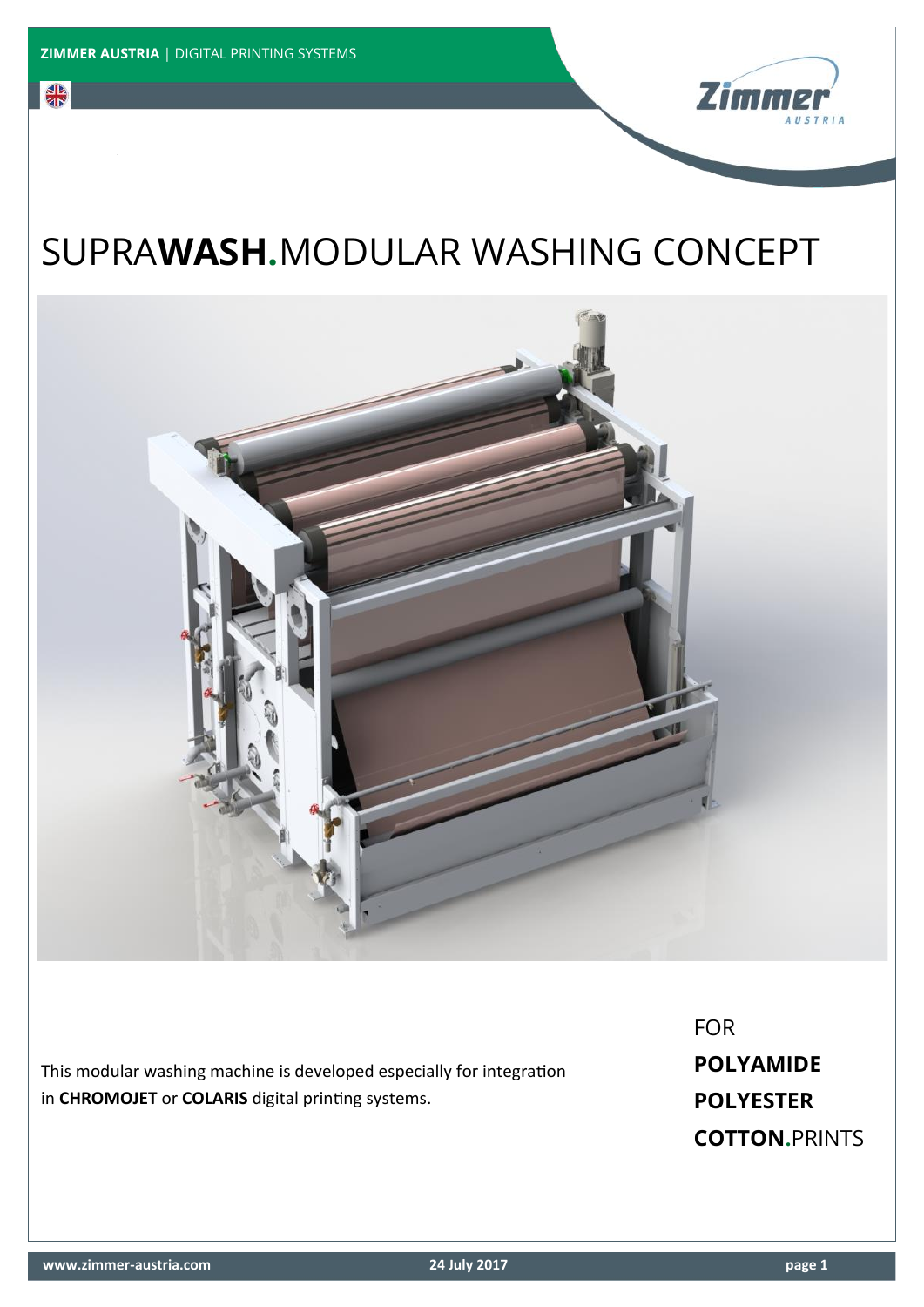SUPRA**WASH** - MODULAR WASHING CONCEPT (ENG)

# **BASIC.**LAYOUT AND FUNCTIONS

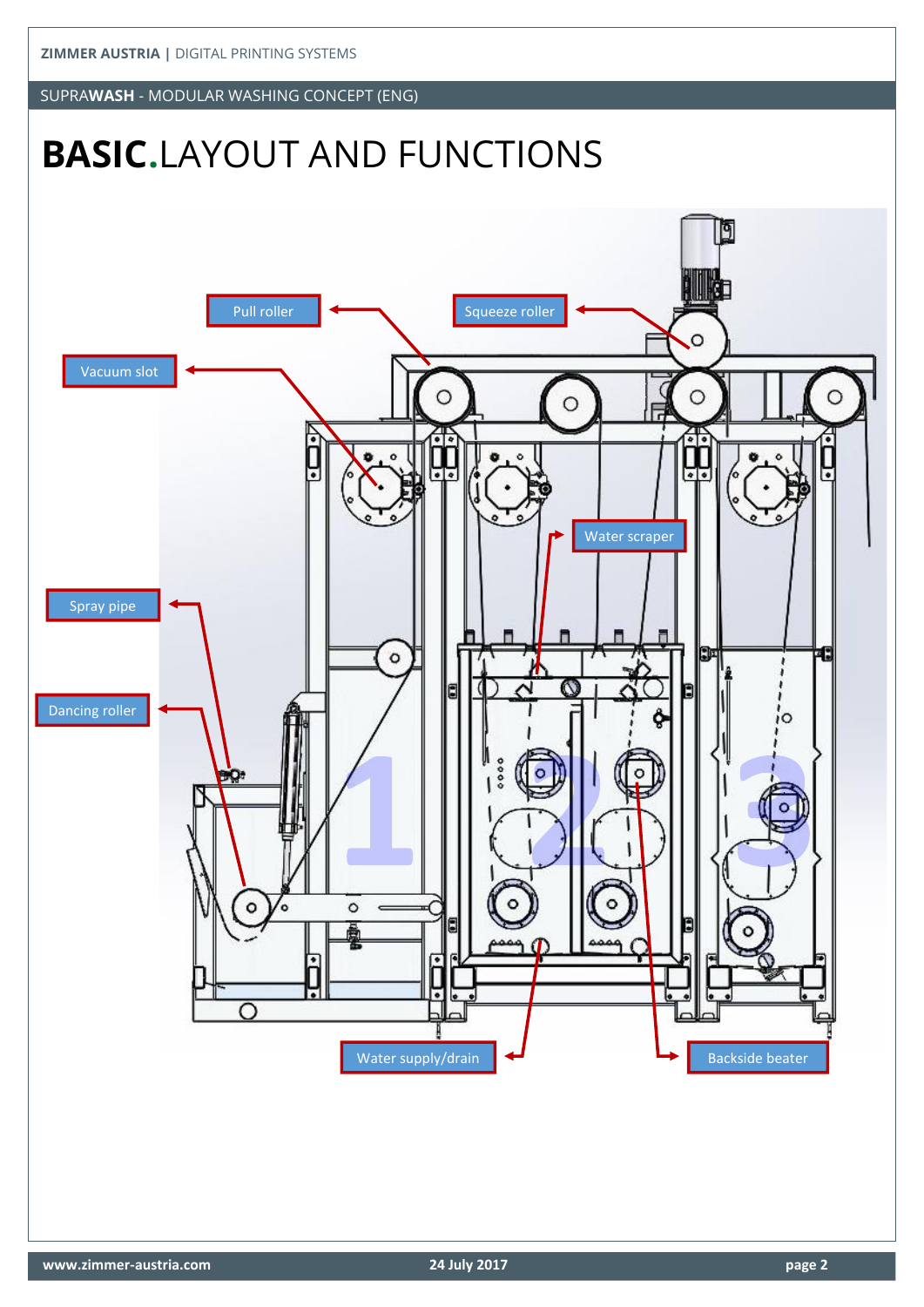SUPRA**WASH** - MODULAR WASHING CONCEPT (ENG)

# **BASIC.**LAYOUT AND FUNCTIONS

## **VACUUM.**SLOTS AND VACUUM POWER

For pile products we use a round type slot with a slot width of about 4 mm. Per meter slot we calculate about 10 kW vacuum power.

For flat textile products we use a relatively sharp edged slot with about 2 mm. Per meter slot we calculate about 5 kW vacuum power.

#### **WATER.**SEPARATORS

To avoid water from entering the pump a separator system is used. A diaphragm pump (triggered by a level switch) is used to remove and discharge the water.

| <b>Pump Selection</b>    | <b>Water Ring Pump</b>                                    | <b>Roots Blower</b>                           | <b>Blower</b>                                                             |
|--------------------------|-----------------------------------------------------------|-----------------------------------------------|---------------------------------------------------------------------------|
| <b>Pressure level</b>    | Up to -0.5 bar                                            | Up to -0.4 bar                                | Up to -0.3 bar                                                            |
| <b>Characteristics</b>   | Relatively low air volume at<br>good negative pressure    | Good suction power at mid<br>level air volume | High air volume at medium<br>negative pressure                            |
| Advantage / disadvantage | Needs water for sealing; water<br>can be used for washing | Extremely loud; needs sound<br>insulation     | Works very well on carpets<br>and textiles where air can<br>pass through. |
| <b>Application</b>       | For carpets with coatings                                 | Multi purpose                                 | This is the preferred type for<br>high pile products                      |

#### SUPRA**WASH.**ADVANTAGES AND CHARACTERISTICS

- Modular system
- Stable construction
- Side and top insulation to maintain water temperature if heated
- Outside roller bearings for easy service
- Access openings for service and fabric feed-in
- Suction bars and squeeze rollers can be combined
- Minimum distance between vacuum bars and pull rollers to avoid carpet and fabric tension
- Integrated dancing roller for synchronization
- Integrated pile or back beating with variable speed
- Water heating is not part of the washing system





#### **Available widths:**

- 2.3 m for carpet
- 2.7 m for blankets and terry products
- 3.3 m for blankets